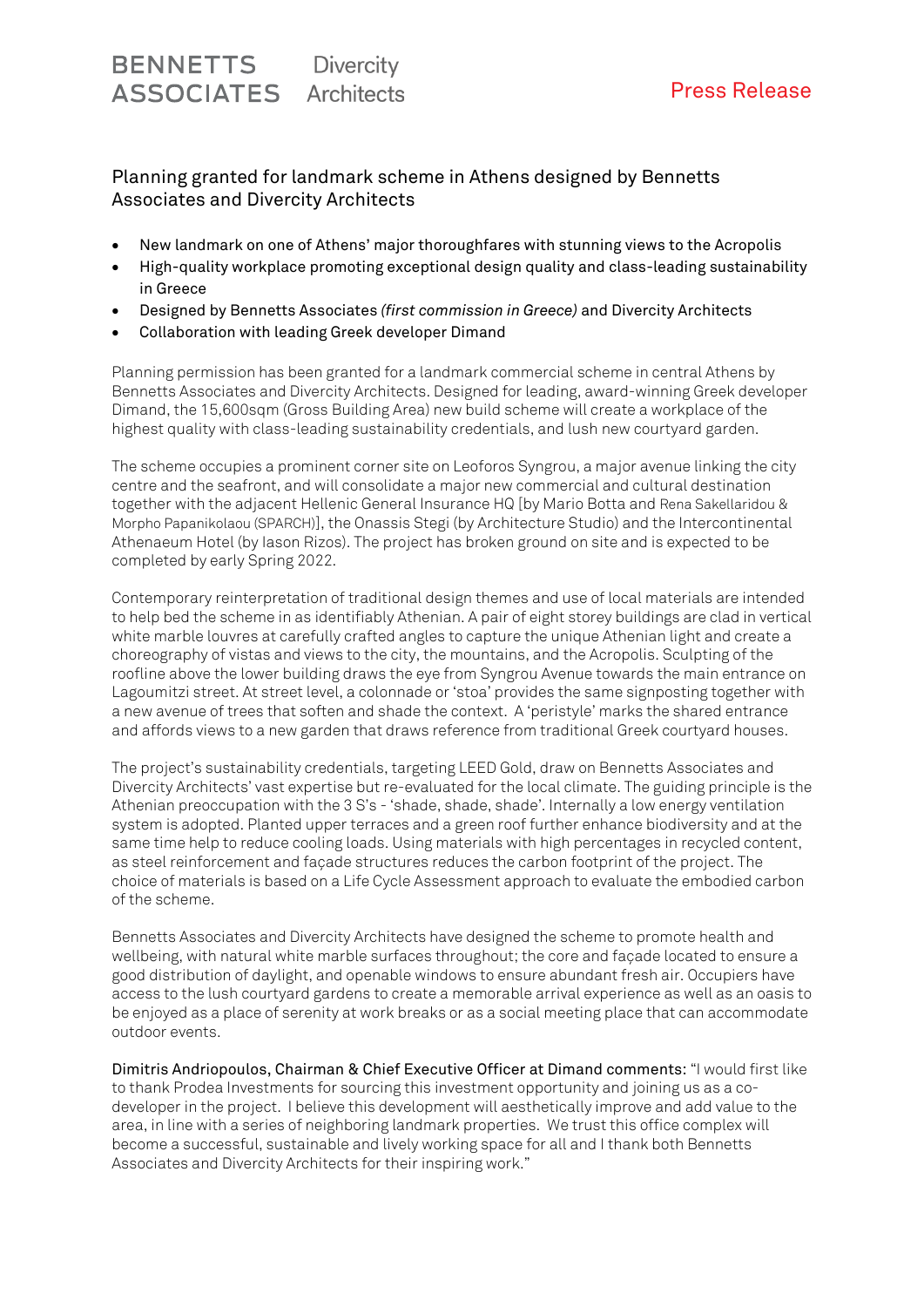# **BENNETTS** Divercity ASSOCIATES Architects **Example 20 Fress Release**

Julian Lipscombe, Director at Bennetts Associates added: "It's a great privilege to design on such a key site, in one of the world's great cities with views to an icon of the ancient world. In response we have endeavoured to create a scheme that is both confident and identifiably Athenian in its DNA. It combines our vast expertise in workplace and sustainability with a sensibility to the rich cultural context and local climate. Collaborating with Dimand and Divercity Architects on this extraordinary commission has been a delight."

Nikolas Travasaros, Founding Partner & Director at Divercity Architects said: "We are honoured to work for leading developer Dimand and alongside renowned UK practice Bennetts Associates, for this landmark project. On bustling Syngrou Avenue, we envisaged a timeless and powerful building, that will capture the unique Athenian light and reflect the cultural richness of ever-changing Athens."

ENDS HERE

### ABOUT BENNETTS ASSOCIATES

Bennetts Associates creates sustainable and enduring architecture.

The practice has completed a diverse portfolio of cultural, workplace and education projects in both the public and private sector, ranging from masterplans to small historic buildings. As one of the UK's leading practices, its work has been celebrated with more than 190 awards over 30 years and has recently earned Building Design's Office Architect of the Year 2020 award. Bennetts Associates is an employee-owned trust with studios in London, Edinburgh, and Manchester.

Bennetts Associates is responsible for many prominent projects, most recently the Royal College of Pathologists and the London Borough of Camden headquarters in London, Storyhouse in Chester, the Bayes Centre for the University of Edinburgh, and Jaguar Land Rover in Warwickshire. The practice is currently working on Facebook's London HQ in King's Cross, the Woolwich Creative District in London and the University of Edinburgh's Futures Institute.

Bennetts Associates leads in its field in sustainability - in April 2019 they became the world's first architects to secure Science Based Target approval and commit to the UN's Climate Neutral Now campaign. The practice is a founding member of the UK Green Building Council and the first architecture practice in the world to report company impacts using the GRI Guidelines.

<https://www.bennettsassociates.com/> @BennettsAssocs

### ABOUT DIVERCITY ARCHITECTS

Divercity Architects is an award-winning architecture practice with offices in London (RIBA Chartered Practice) and Athens. With a wide-ranging portfolio of projects including hotels, housing complexes, private residences as well as commercial and public spaces, our body of work demonstrates our ability to deliver on challenging briefs in a variety of locations and contexts. We treat every client and project as unique, and our building designs are developed to be innovative, collaborative, and environmentally sensitive.

Divercity Architects' strong and vibrant presence in the international architecture and design scene has resulted in a number of prestigious Awards and Distinctions, such as The European Hotel Design Award for Hotel Design of the Year and The European Union Prize for Contemporary Architecture - Mies van der Rohe Award (Nominated), among others. Our work has been included in exhibitions internationally, and in 2014 Divercity Architects were honoured to be invited by the Hellenic Institute